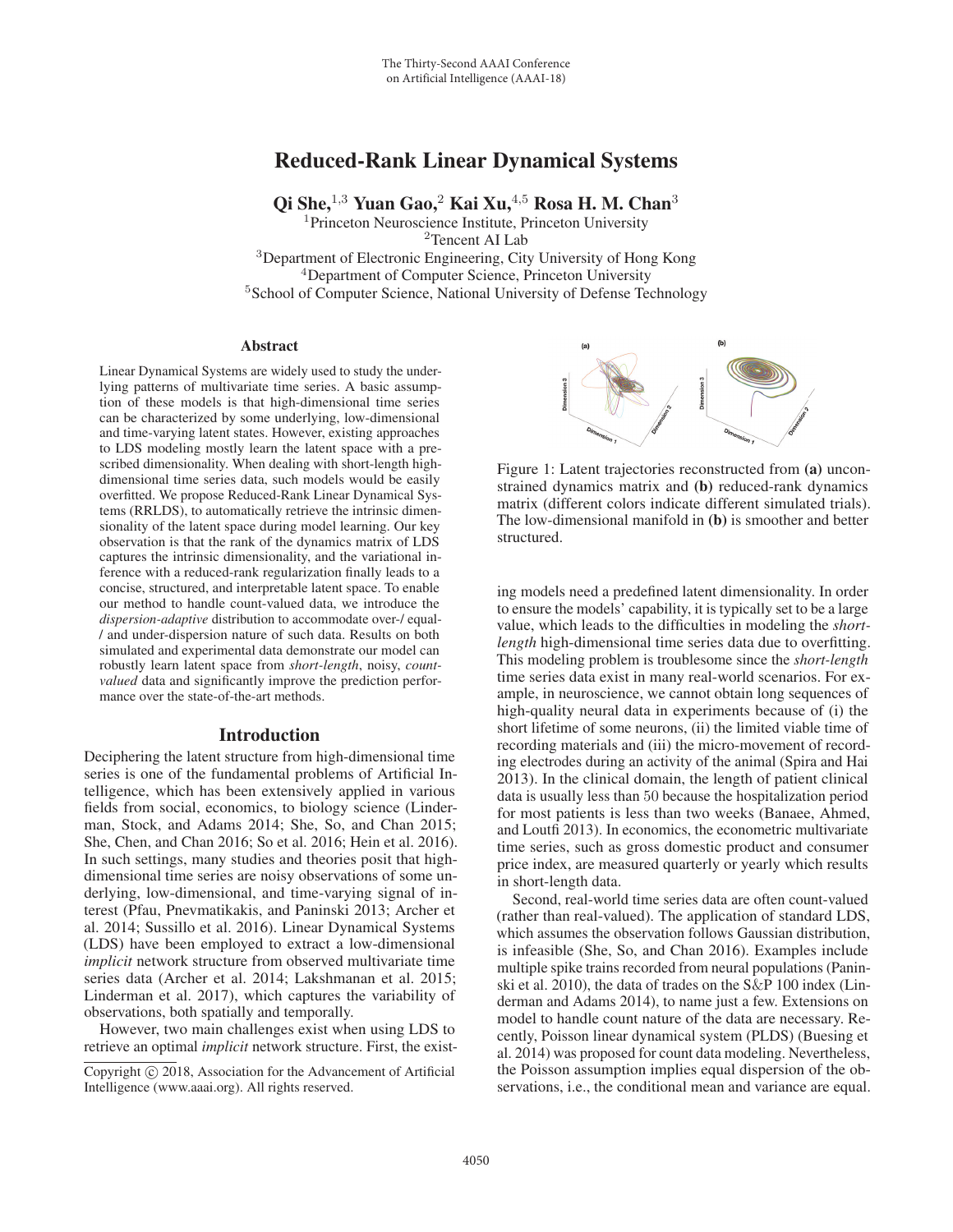This limits PLDS in characterizing neural spike counts, which are commonly observed to be either over- or under-dispersed (variance greater or less than mean) (Churchland et al. 2010; She, Jelfs, and Chan 2016). Without a proper distribution capturing the dispersion of count data, one cannot learn the variability of the data, thus failing to infer an optimal *implicit* network.

In view of these limitations, we propose a novel solution to infer the *implicit* network from *short-length*, noisy *count* data. We focus on the dynamics matrix of LDS, which represents the influence that one latent node exerts on the subsequent activity of another. In other words, the dynamics matrix is used to govern the node evolution of the *implicit* network. Our key observation is that the rank of the dynamics matrix captures the intrinsic dimensionality of the state space of the nodes. To prevent LDS from overfitting given short-length data, we seek to learn a compact *low-rank dynamics matrix*. Specifically, we compose two different low-rank priors for dynamics matrix, *i.e.*, multivariate Laplacian and nuclear norm, which offer similar performance for retrieving the intrinsic dimensionality and are widely applied to different scenarios(Gao and Yuille 2017; Gao, Ma, and Yuille 2017). Moreover, to facilitate the learning of reduced-rank dynamics matrix from *count* data, we introduce the *dispersion-adaptive (*DA*)* distribution and develop a novel, flexibly-parameterized observation model.

Figure 1 demonstrates the advantage of reduced-rank dynamics matrix with  $\mathcal{D}\mathcal{A}$  distribution in recovering low dimensional manifolds from *short-length*, noisy *count-valued* time series data. The observation is 40-dimension (*i.e.* 40D) time series data, which is modeled with a 10D dynamics matrix (same initial states). It shows that our method successfully retrieves three intrinsic dimensionalities from the dynamics matrix, leading to a smoother and better structured manifold indicated by the three dimensional curves, while the method with unconstrained dynamics matrix fails. In summary, our contributions are four-folds:

- We propose to retrieve intrinsic dimensionality of multivariate time series by imposing two *reduced-rank* structures on the dynamics matrix.
- We introduce a count-valued exponential family distribution (called DA distribution) to capture the dispersion nature of count data, and derive a variety of commonly used distributions as special cases.
- We utilize a latent, *reduced-rank* linear dynamical model to modulate expectation of DA observation distribution, thus forming a novel linear dynamical system model.
- We develop a Variational Bayes Expectation Maximization (VBEM) algorithm by extending the current state-of-theart methods to the novel model.

Our framework is evaluated against the baseline methods on both simulated and real-world data. The promising performance demonstrates that our method is able to: (1) automatically reduce redundant dimensions of latent state space, which prevents overfitting with large number of predefined latent states; (2) significantly improve prediction performance over baseline methods for noisy neuronal spiking

activities; and (3) robustly and efficiently retrieve intrinsic dimensionality of underlying complex neural systems from two experimental datasets.

# Background

Linear Dynamical System (LDS), with well-developed inference and learning methods, is an elegant mathematical framework for modeling and learning multivariate time series (MTS). LDS models **real-valued** MTS  $\{y_t \in \mathbb{R}^q\}_{t=1}^T$  using latent states  $\{\mathbf{x}_t \in \mathbb{R}^n\}_{t=1}^T$ :

$$
\mathbf{x}_t | \mathbf{x}_{t-1} \sim \mathcal{N}(\mathbf{x}_t | A \mathbf{x}_{t-1}, Q), \tag{1}
$$

$$
\mathbf{y}_t|\mathbf{x}_t \sim \mathcal{N}(\mathbf{y}_t|C\mathbf{x}_t, R). \tag{2}
$$

Eq. 1 represents state dynamics, and Eq. 2 is the observation model. Briefly,  $\{x_t\}$  is evolved via a dynamics matrix  $A \in \mathbb{R}^{n \times n}$ . Observations  $\{y_t\}$  are generated from  $\{x_t\}$  via a emission matrix  $C \in \mathbb{R}^{q \times n}$ . These two processes have Gaussian noise with mean **0** and covariance matrices Q and R respectively. The initial state  $x_1$  is multivariate Gaussian distribution with mean  $x_0$  and covariance  $Q_0$ . The complete set of the LDS parameters is  $\Omega = \{A, C, Q, R, \mathbf{x}_0, Q_0\}.$ 

While in some LDS applications, the model parameters are known a *priori*, in the majority of real-world applications they are unknown, and we learn them from MTS data. This can be done with LDS learning methods such as the Expectation-Maximization (Ghahramani and Hinton 1996) or spectral learning (Buesing, Macke, and Sahani 2012).

# Related Work

Various regularization methods have been proposed for both time series modeling and prediction tasks with LDS under different applications (Charles et al. 2011). These can be divided into four categories: (1) state regularization; (2) innovation regularization; (3) combination regularization; and (4) parameter regularization.

**State Regularization** The latent states  $\{\mathbf{x}_t\}_{t=1}^T$  are sparsified at each step of Kalman filter inference. Charles *et al.* (2011) incorporates sparsity constraints to achieve a sparse state estimate  $\hat{\mathbf{x}}_t$  at each time stamp. Angelosante *et al.* (2009) treats state sequence  $\{\mathbf x_t\}_{t=1}^T$  as a state estimate matrix and enforces a row level group lasso on this matrix.

*Innovation Regularization* The error of state estimation is called "innovation", *i.e.*,  $||\hat{\mathbf{x}}_t - A\hat{\mathbf{x}}_{t-1}||$ .  $\ell_1$  regularization is applied on innovation during state estimation, which can belo applied on innovation during state estimation, which can help to balance fidelity to the measurements against the sparsity of the innovations (Asif et al. 2011).

*Combination Regularization* Ghanem and Ahuja (2010) trains a dictionary of LDSs, in which each LDS is learned via one trial training MTS. The final LDS is a weighted combination of these individual LDSs, whose weights are regularized by an  $\ell_1$  penalty.

*Parameter Regularization*  $(\star)$  Parameter regularization imposes regularization penalties on the parameters of a LDS during the learning process. Boots *et al.* (2007) limited the largest eigenvalue of dynamics matrix within unit circle to avoid unstable latent dynamics. A spectral algorithm has been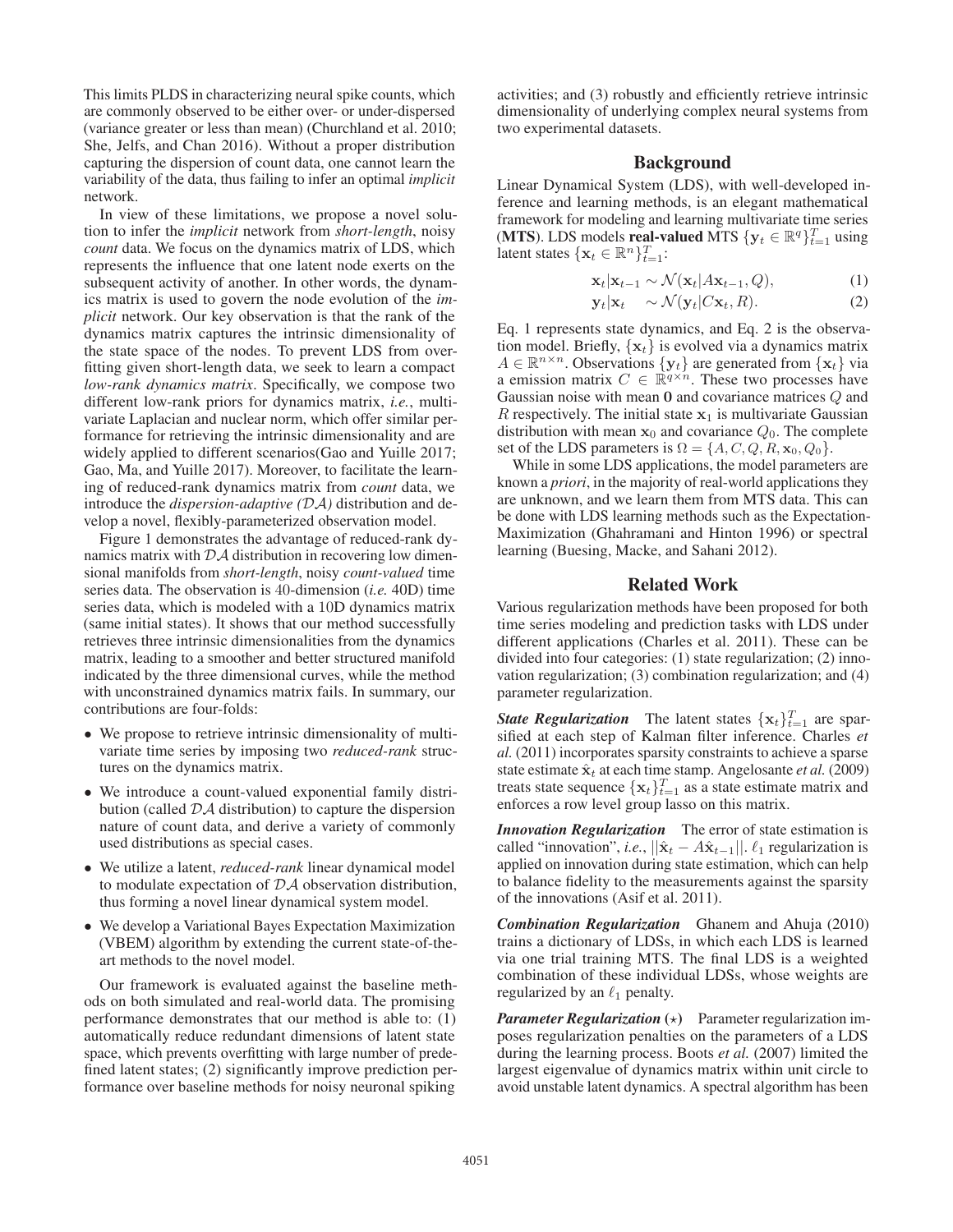| Prior Name             | Prior Form                          | Regularization     |
|------------------------|-------------------------------------|--------------------|
| Multivariate Laplacian | $\propto$ exp $(-\beta_1  A_i  _2)$ | $\beta_1  A_i  _2$ |
| Nuclear norm           | $\propto \exp(-\beta_2  A  _*)$     | $\beta_2  A  _*$   |

Table 1: Prior choices for dynamics matrix

proposed to learn a stable LDS, which is good for simulating and predicting from learned system. Our solution in reducedrank linear dynamical system belongs to this categories as we introduce a *low-rank dynamics matrix* for recovering the intrinsic dimensionality.

Our method is different from category (1) and (2) because both of them learn a sparse representation for latent states  ${\mathbf x}_t\}_{t=1}^T$  while they assume all parameters of LDS as a *priori*. The combination regularization in (3) require extra training process since they need to construct a LDSs dictionary from different MTS. For limited time series data in our case, they are unable to solve the overfitting problem and retrieve the intrinsic dimensionality of MTS. While our method belongs to the same category (4) as the stable LDS proposed by Boots *et al.* (2007), we focus on different aspects of the problem. They attempt to achieve stability in LDS, while we aim to find an appropriate state space and prevent overfitting given a small amount of MTS count data.

For learning LDS model from Gaussian observations, standard EM algorithm (Ghahramani and Hinton 1996) can iteratively find the maximum likelihood solution. Subspace Identification (SubspaceID) method compute an asymptotically unbiased solution in closed form by using oblique projection and Singular Value Decomposition (Van Overschee and De Moor 2012). For learning LDS model from count observations, Busing *et al.* proposed Poisson Linear Dynamical Systems (PLDS) and to learn it using spectral learning method (2012) or variational inference (2014). The Poisson assumption of count data, while offering algorithmic conveniences, implies the conditional mean and variance of count data are equal. This property is improper in some analysis of count data, which are observed to be either over- or under-dispersed (Churchland et al. 2010). Thus, it is crucial to develop more general observation distributions to capture over/equal/under-dispersion of count data.

To address these needs, we also employ a count-valued exponential family distribution (*weighted Poisson distribution*), which is superior to current methods in two aspects: (i) adaptive dispersion, where a log-convex/linear/concave weight function will produce the expected over/equal/underdispersion; (ii) flexible setting, with a variety of previous work are derived as special cases under this distribution.

# Methodology

#### Reduced-Rank Structure

In order to recover the intrinsic dimensionality from MTS datasets through the rank of dynamics matrix  $A$ , we shall choose specific priors which can induce the desired lowrank property. We have two choices of inducing a low-rank dynamics matrix: (1) a multivariate Laplacian prior and (2) a nuclear norm prior as shown in Table 1:

(1) Multivariate Laplacian prior It assumes every row in dynamics matrix A is independent of each other and has the multivariate Laplacian density. Also in order to avoid overfitting, we introduce a multivariate Gaussian prior to each element in  $A$ , which leads to the ridge regularization. Then, we combine the multivariate Laplacian prior and Gaussian prior to get a new prior  $p_{ML}(A)$ , as

$$
\log p_{\mathcal{ML}}(A) = -\beta_1 \sum_{i=1}^{n} ||A_i||_2 - \frac{\beta_2}{2} ||A||_F^2 + \text{const}, \quad (3)
$$

where  $\beta_1, \beta_2$  are regularization parameters.  $\{A_i\}_{i=1}^n$  indicates rows of A.  $\|\cdot\|_2$  and  $\|\cdot\|_F$  are  $\ell_2$  and Frobenius norm.

(2) Nuclear norm prior It can be regarded as a convex relaxation of the number of non-zeros eigenvalues (*i.e.*,the rank) of the dynamics matrix A. We get an alternative prior  $p_{NN}(A)$  by applying nuclear norm density and multivariate Gaussian to dynamics matrix, as

$$
\log p_{\mathcal{NN}}(A) = -\beta_3 \|A\|_{*} - \frac{\beta_4}{2} \|A\|_{F}^{2} + \text{const}, \quad (4)
$$

where  $\|\cdot\|_*$  is nuclear norm.  $\beta_3$ ,  $\beta_4$  are regularization parameters.  $\{\beta_i\}_{i=1}^4$  are selected (in all experiments) by the internal cross validation while optimizing model's predictive performance. We impose  $p_{ML}(A)$  and  $p_{NN}(A)$  separately to the learning process, and derive two methods to optimize a low-rank dynamics matrix.

### Dispersion-adaptive  $(DA)$  Distribution

For count-valued observations, we define the DA distribution as the family of count-valued probability distribution:

$$
p_{\mathcal{DA}}(Y=k; \theta, w(\cdot)) = \frac{w(k) \exp(\theta k)}{k! \mathbb{E}[w(Y)]}, k \in \mathbb{N}
$$
 (5)

where  $\theta \in \mathbb{R}$  and the function  $w(\cdot) : \mathbb{N} \to \mathbb{R}$  parameterizes<br>the distribution and  $\mathbb{E}[w(Y)] = \sum_{w(k) \exp(\theta k)}$  is the northe distribution, and  $\mathbb{E}[w(Y)] = \sum_{k \in \mathbb{N}} \frac{w(k) \exp(\theta k)}{k!}$  is the nor-<br>malizing constant. It can be viewed as an extension of Poisson malizing constant. It can be viewed as an extension of Poisson distribution with a weight function  $w(\cdot)$ . This kind of generalizations has been of interest since del Castillo *et al.* (2005), and they proved that: (1) log-concave/linear/convex functions  $w(\cdot)$  imply under/equal/over-dispersed distributions; (2) the expectation of any weighted Poisson distribution is monotonically increasing with  $\theta$ , for a fixed w(·). Figure 2 (a) demonstrates different  $w(\cdot)$  functions model the dispersion of count data, and controlling  $\theta$  can adjust the mean value of DA distribution. As shown in Figure 2 (b), we derive many of the commonly used count-data distributions as special cases of  $\mathcal{DA}$ , by restricting the  $w(\cdot)$  function and  $\theta$  to have certain parametric form. Figure 2 shows that  $\mathcal{D}A$  offers a rich, flexible exponential family for count data, and allows  $w(\cdot)$  and  $\theta$  to be interpretable for capturing statistics of count-valued data.

#### Reduced-Rank Linear Dynamical System (RRLDS)

With two reduced-rank structures and  $\mathcal{D}A$  distribution in hand, we now couple them with a latent, linear dynamical system. This system, which we call RRLDS, is beneficial for modeling limited count data to retrieve intrinsic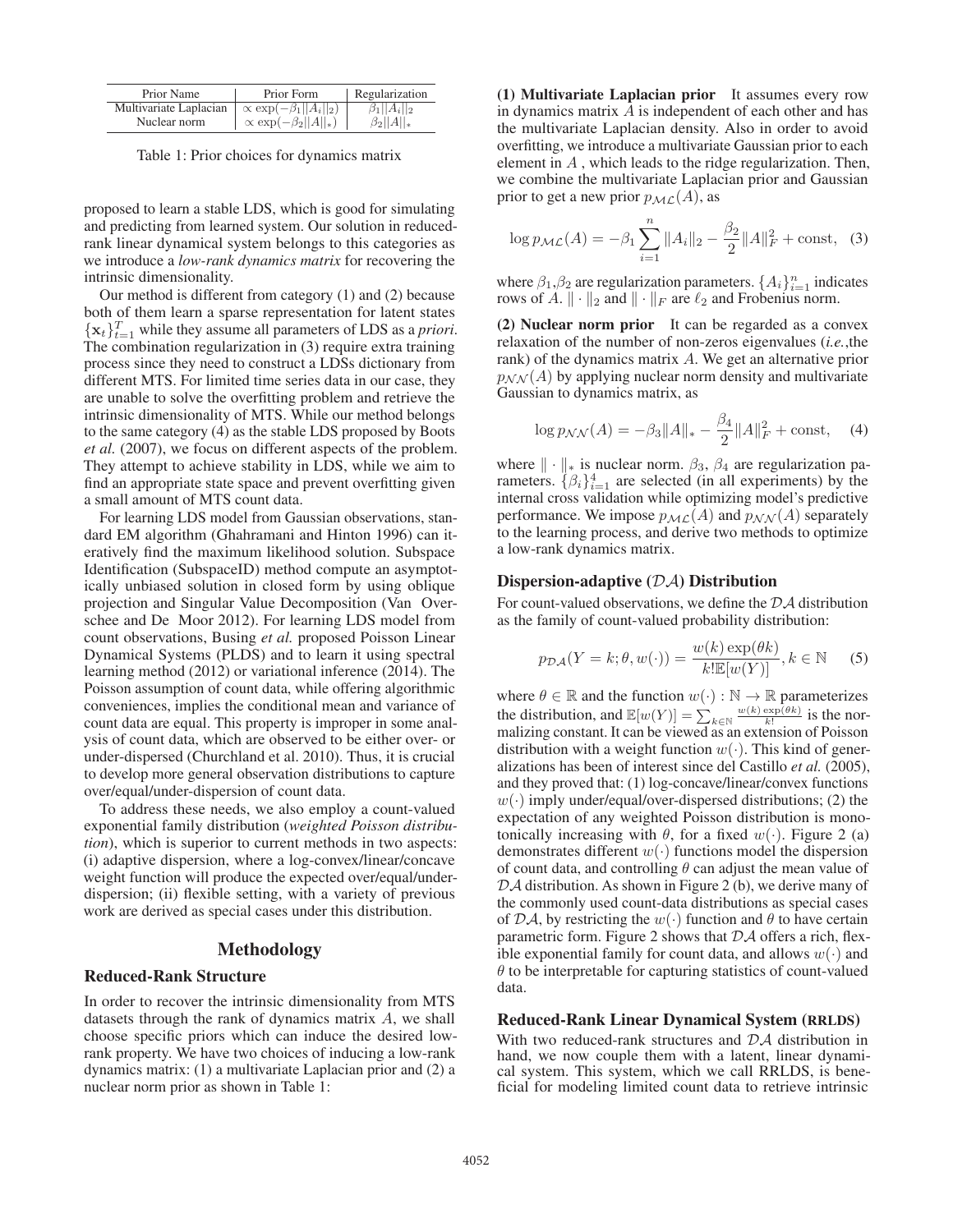

Figure 2: (a) The mean and variance of the DA distribution with different choices of the function  $w(\cdot)$ . With a fixed log  $w(\cdot)$ , increasing  $\theta$  can drive mean and variance to be larger (darker dots); (b) Common count distributions are special cases of  $\mathcal{D}\mathcal{A}$ distribution by parameterizing  $\theta$  and  $w(\cdot)$ .



Figure 3: Illustration of the two stages of RRLDS.

dimensionality. We apply it to model time series data (spike counts) recorded from brain neurons, and it is straightforward to extend it to describe and interpret other count-process observations. Denoting  $y_{t,r}^i$  as the spike count of neuron  $i \in \{1, \ldots, q\}$  at time  $t \in \{1, \ldots, T\}$  on experimental trial  $r \in \{1, \ldots, R\}$ , we assume the spiking activities of neurons  $r \in \{1, \ldots, R\}$ , we assume the spiking activities of neurons are noisy count observations of underlying low-dimensional are noisy count observations of underlying low-dimensional latent states  $\mathbf{x}_{t,r} \in \mathbb{R}^n (n < q)$  (modulating mean value of  $D\mathcal{A}$  distribution) and define the  $D\mathcal{A}$  observation model as:

$$
y_{t,r}^i|\mathbf{x}_{t,r} \sim \mathcal{DA}(c_i^{\top} \mathbf{x}_{t,r}, w_i(\cdot)).
$$
 (6)

We parametrize  $\theta = c_i^{\dagger} \mathbf{x}_{t,r}$ , where  $C = [c_1, \dots, c_q]^{\dagger} \in$ <br>  $\mathbb{R}^{q \times n}$  is emission matrix manning latent space to observation  $\mathbb{R}^{q \times n}$  is emission matrix mapping latent space to observation space.  $w_i(\cdot)$  is a neuron-specific function capturing the dispersion property of each time series. The evolution of latent state  $x_{t,r}$  is described by a linear first-order process:

$$
\mathbf{x}_{1,r} \sim \mathcal{N}(\mathbf{x}_{1,r}|\mathbf{x}_0, Q_0),
$$
  

$$
\mathbf{x}_{t,r}|\mathbf{x}_{t-1,r} \sim \mathcal{N}(\mathbf{x}_{t,r}|A\mathbf{x}_{t-1,r} + B\mathbf{u}_{t-1,r}, Q).
$$
 (7)

Here,  $x_0$  and  $Q_0$  are the mean and covariance of the initial state and Q is the covariance of the innovations. External input  $\mathbf{u}_{t,r}$  with coupling effects B are considered in the process of latent evolution. For example, in the hippocampal experiments to be presented in the Results section, the rat's position (trajectory) can be regarded as external stimuli, and locationstimulus filter  $B$  is obtained under this setting. Meanwhile, reduced-rank structures  $p_{ML}(A)$  and  $p_{NN}(A)$  are imposed on dynamics matrix A.

RRLDS is illustrated in Figure 3 along with two-stage model structure: The first stage includes reduced-rank structures composed on the dynamics matrix A, which governs the evolution of latent states  $x_t$ . The second stage maps latent states  $x_t$  onto responses  $y_t$  via  $\mathcal{D}\mathcal{A}$  observation model, which learns the dispersion property.

Variational Bayes Expectation-Maximization (VBEM) algorithm is adopted for estimating latent states  $x_{1:T,r}$  (Estep) and parameters  $\Theta = \{A, B, C, Q, Q_0, x_0 \{w_i(\cdot)\}_{i=1}^p\}$ <br>(M-step). Since the posterior distribution of  $\mathbf{x}_i$  m has no (M-step). Since the posterior distribution of  $x_{1:T,r}$  has no analytical solution, an approximation step is implemented via a variational lower bound. Meanwhile, two regularization strategies are proposed for optimizing dynamics matrix.

## Inference (E-step)

We need to characterize the full posterior distribution of latent states given the observations  $y_{1:T,r}$  and parameters  $\Theta$ , such that:  $p(\mathbf{x}_{1:T,r}|\mathbf{y}_{1:T,r}, \Theta)$ . This distribution is intractable, and usually we make a Gaussian approximation. Denote  $\bar{\mathbf{x}}_r = \text{vec}(\mathbf{x}_{1:T,r})$  and  $\bar{\mathbf{y}}_r = \text{vec}(\mathbf{y}_{1:T,r})$ . For ease of notation in the paper we drop the trial index  $r$ . Thus, we use Gaussian approximation as  $p(\bar{\mathbf{x}}|\bar{\mathbf{y}}) \approx q(\bar{\mathbf{x}}) = \mathcal{N}(\mu, \Sigma)$ . We identify the optimal  $(\mu, \Sigma)$  by maximizing a variational Bayesian lower bound (also called "**ELBO**") over the variational parameters  $\mu$  and  $\Sigma$  as:

$$
\mathcal{L}(\mu, \Sigma) = \mathbb{E}_{q(\bar{\mathbf{x}})} \left[ \log \left( \frac{p(\bar{\mathbf{x}}|\Theta)}{q(\bar{\mathbf{x}})} \right) \right] + \mathbb{E}_{q(\bar{\mathbf{x}})} \left[ \log p\left(\bar{\mathbf{y}}|\bar{\mathbf{x}}, \Theta\right) \right] \tag{8}
$$

The first term of Eq. 8 is the negative Kullback-Leibler divergence between the variational distribution and prior distribution, encouraging the variational distribution to be close to the prior. The second term involving the  $\mathcal{D}A$  likelihood encourages the variational distribution to explain the observations well. The integrations in the second term are intractable due to non-conjugation. We use the ideas of Khan *et al.* (2013) to derive a further lower bound. First, we expend the second term using DA likelihood via Eq. 6 as

$$
\mathbb{E}_{q(\theta_t^i)} \left[ \log p_{\mathcal{DA}} \left( y_t^i | \theta_t^i, w_i(\cdot) \right) \right]
$$
\n
$$
= \mathbb{E}_{q(\theta_t^i)} \left[ y_t^i \theta_t^i + \log \frac{w_i(y_t^i)}{y_t^{i!}} - \log \sum_{k=0}^K \frac{\exp(k\theta_t^i) w_i(k)}{k!} \right], \quad (9)
$$

where  $\theta_t^i = c_i^{\mathsf{T}} \mathbf{x}_t$ . Denoting  $m_{t,k}^i = k\theta_t^i + \log w_i(k) \log(k!) = kc_{i}^{\top} \mathbf{x}_{t} + \log w_{i}(k) - \log(k!)$ , we can see  $m_{i,k}^{i}$  is a linear transformation of  $x_t$ . Under the variational distribution  $m_{t,k}^i$  is also normally distributed  $m_{t,k}^i \sim \mathcal{N}(h_{t,k}^i, \rho_{t,k}^i)$ .<br>We have  $h_i^i$ ,  $h_i$ ,  $h_{t,k}$ ,  $h_{t,k}$ ,  $h_{t,k}$ ,  $h_{t,k}$ ,  $h_{t,k}$ ,  $h_{t,k}$ ,  $h_{t,k}$ ,  $h_{t,k}$ ,  $h_{t,k}$ ,  $h_{t,k}$ ,  $h_{t,k}$ ,  $h_{t,k}$ ,  $h_{t,k}$ ,  $h$ We have  $h_{t,k}^i = kc_t^\top \mu_t + \log w_i(k) - \log k!$ , and  $\rho_{t,k}^i =$  $k^2 c_i^T \Sigma_t c_i$ , where  $(\mu_t, \Sigma_t)$  is the expectation and covariance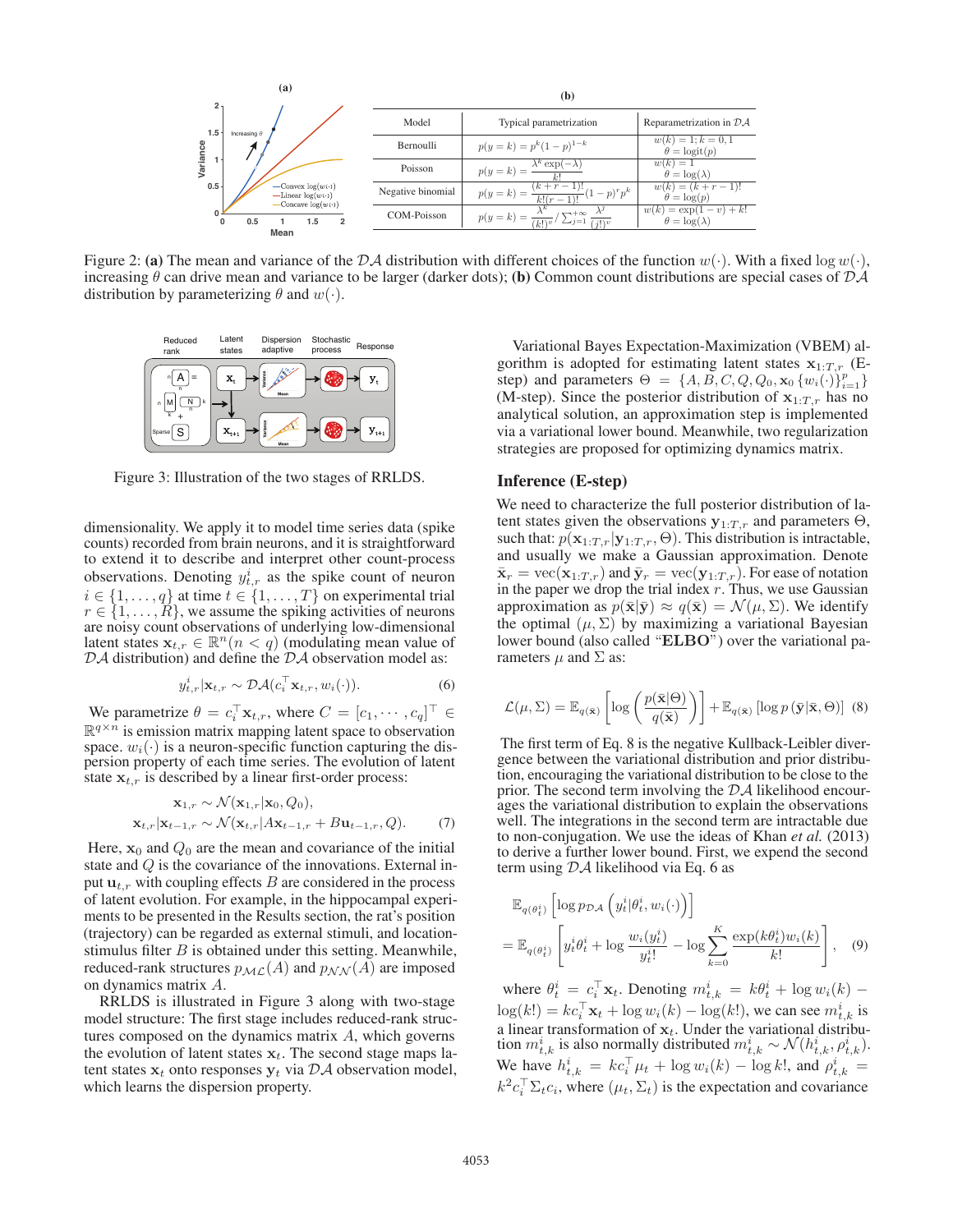matrix of  $x_t$  under variational distribution. Then, Eq. 9 is reduced to  $\mathbb{E}_{q(m_{t,k}^i)}[m_{t,k}^i - \log \sum_k \exp(m_{t,k}^i)].$  A further lower bound can then be derived by Jensen's inequality:

$$
\mathbb{E}_{q(m_{t,k}^i)}[m_{t,k}^i - \log \sum_k \exp(m_{t,k}^i)]
$$
\n
$$
\geq h_{t,k}^i - \log \sum_k \exp(h_{t,k}^i + \rho_{t,k}^i/2) = f(\mathbf{h}_t^i, \rho_t^i).
$$
\n(10)

Combining Eq. 8 and Eq. 10, we can get a tractable variational lower bound, where  $\mathcal{L}^*(\mu, \Sigma) \leq \mathcal{L}(\mu, \Sigma)$  as

$$
\mathcal{L}^*(\mu, \Sigma) = \mathbb{E}_{q(\bar{\mathbf{x}})} \left[ \log \left( \frac{p(\bar{\mathbf{x}}|\Theta)}{q(\bar{\mathbf{x}})} \right) \right] + \sum_{t,i} f(\mathbf{h}_t^i, \rho_t^i). \tag{11}
$$

In the E-step, we maximize the new lower bound  $\mathcal{L}^*$  via its dual (Khan et al. 2013). Finally, we have sufficient statistics  $\mathbb{E}_{\bar{\mathbf{x}}}[\mathbf{x}_t \mathbf{x}_t^\top], \mathbb{E}_{\bar{\mathbf{x}}}[\mathbf{x}_{t-1} \mathbf{x}_t^\top],$  and  $\mathbb{E}_{\bar{\mathbf{x}}}[\mathbf{x}_t],$  which are necessary to M-step Details are derived in the supplementary materials M-step. Details are derived in the supplementary materials.

### Learning (M-step)

The M-step requires maximization of  $\mathcal{L}^*$  over  $\Theta$ . This process involves the optimization of three parts: (1) dynamics matrix A; (2) other dynamical system parameters  $\{B, Q, Q_0, \mathbf{x}_0\}$ ; and DA model parameters  $\{C, \{w_i(\cdot)\}_i^p\}$ .

**Optimization of**  $A$  In M-step, dynamics matrix  $A$  is optimized via maximizing  $\mathbb{E}_{\bar{\mathbf{x}}}[\sum_{t=2}^{T} \log p(\mathbf{x}_t|\mathbf{x}_{t-1})] + \log p(A)$ .<br>We already introduced two reduced-rank structure  $p_{\mathcal{M}\mathcal{L}}(A)$ . We already introduced two reduced-rank structure  $p_{ML}(A)$ and  $p_{NN}(A)$ . Below we briefly outline two efficient algorithms (*i.e.*, A1 and A2) and our novel contributions.

A1:  $p_{ML}(A)$  Two levels of constraints were applied to A: (1) multivariate Laplacian prior; and (2) multivariate Gaussian prior. The first leads to low-rank structure and the second prevents overfitting. Here the objective function is

$$
\min_{A} g(A) + \beta_1 \sum_{i=1}^{n} \|A_i\|_2 + \frac{\beta_2}{2} \|A\|_F^2, \tag{12}
$$

where  $g(A) = \frac{1}{2} \sum_{t=2}^{T} \mathbb{E}_{\bar{\mathbf{x}}} [\|\mathbf{x}_t - \hat{\mathbf{x}}_t\|_{Q^{-1}}^2]$  and  $\hat{\mathbf{x}}_{t-1} =$  $A\mathbf{x}_{t-1} - B\mathbf{u}_{t-1}$ ,  $\beta_1$ ,  $\beta_2$  are selected by the internal cross validation. Eq. 12 can be transformed into a quadratic problem with a non-smooth Euclidean norm (details shown in supplementary materials), as

$$
\operatorname{argmin}_{A} \frac{1}{2} a^{\top} H a - b^{\top} a + \beta_1 \sum_{i=1}^{n} \|A_i\|_2.
$$
 (13)

For clarity  $a = \text{vec}(A^{\top})$ , and  $Q^{-1} = LL^{\top}$ . We reformulate

$$
H = Q^{-1} \otimes \sum_{t=2}^{T} \mathbb{E}_{\bar{\mathbf{x}}}[\mathbf{x}_{t-1} \mathbf{x}_{t-1}^{\top}] + \beta_2 I_{n^2},
$$
  

$$
b = L \otimes \sum_{t=2}^{T} \mathbb{E}_{\bar{\mathbf{x}}}[\mathbf{x}_t \mathbf{x}_{t-1}^{\top} - B \mathbf{u}_{t-1} \mathbf{x}_{t-1}^{\top}]^{\top} \text{vec}(L).
$$

Eq. 13 can be casted into second order cone program (SOCP) and solved using existing SOCP solvers. SOCP always provides solutions with high precision (low duality gap) when

the state size remains moderate  $(<50)$ , which is the case in our experiments. The transformed SOCP is given as

$$
\min_{\alpha_0, \cdots, \alpha_n} \alpha_0 + \beta_1 \sum_{i=1}^n \alpha_i
$$
\n
$$
\text{s.t.} \quad \alpha_0 \ge \frac{1}{2} a^\top H a - b^\top a, \quad \alpha_i \ge ||A_i||_2. \tag{14}
$$

**A2:**  $p_{NN}(A)$  We assume that dynamics matrix A has a nuclear norm density and similarly to  $p_{ML}(A)$ , we also assume a multivariate Gaussian prior for each element in A. In this case, our objective function becomes:

$$
\min_{A} g(A) + \beta_3 \|A\|_{*} + \frac{\beta_4}{2} \|A\|_{F}^{2}.
$$
 (15)

Denoting  $h(A) = g(A) + \frac{\beta_4}{2} ||A||_F^2$ , which is convex and lifterentiable with respect to A. We can minimize Eq. 15 differentiable with respect to  $A$ . We can minimize Eq. 15 based on generalized gradient descent algorithm:

$$
A^{(j+1)} = \text{prox}_{d_j} \left( A^{(j)} - d_j \nabla h(A^{(j)}) \right), \quad (16)
$$

here  $prox_{d_i}(\cdot)$  is the singular value soft-thresholding operator, and  $d_i$  is the step size in iteration j. We select the step size to assure fast convergence rate based on Theorem 1 and proof is in the supplementary material.

*Theorem 1* Generalized gradient descent with a fixed step size  $d \leq 1/(\sqrt{\|Q^{-1}\|_F \cdot \| \sum_{t=1}^{T-1} \mathbb{E}[\mathbf{x}_t \mathbf{x}_t^\top] \|_F + \beta_3})$  for minimizing<br>For 15 has convergence rate  $O(1/T)$  where L is the total Eq. 15 has convergence rate  $O(1/J)$ , where J is the total number of iterations.

**Optimization of**  $\{B, Q, Q_0, \mathbf{x}_0\}$  With variational distribution  $q(\bar{\mathbf{x}})$ , the part of the likelihood about Gaussian linear dynamics is quadratic with respect to  $\bar{x}$ , and has closed form solutions based on Ghahramani and Hinton (1996).

**Optimization of**  $\{C, w(\cdot)\}$  The part of the likelihood involving DA observation distribution is not a standard form as in previous work (Ghahramani and Hinton 1996). In our model, considering all experimental trials, we have

$$
\mathcal{L}_{C,w(\cdot)} = \sum_{i=1}^{q} \sum_{t=1}^{T} \sum_{r=1}^{R} y_{t,r}^{i} (c_{i}^{\top} \mu_{t,r}) + \log(w_{i}(y_{t,r}^{i})) \qquad (17)
$$

$$
- \log(\sum_{k=1}^{K} \frac{w_{i}(k)}{k!} \exp(k(c_{i}^{\top} \mu_{t,r}) + \frac{1}{2} k^{2} c_{i}^{\top} \Sigma_{t,r} c_{i})).
$$

This part is concave and can be optimized efficiently using existing convex optimization techniques. In practice, we initialize our parameters using Laplace-EM algorithm (Buesing et al. 2014), which empirically gives runtime advantages, and produces a sensible optimum.

Above steps provide a fully inference and learning algorithm (VBEM), which is summarized by Algorithm 1.

### Results

To demonstrate the generality of  $\mathcal{D}A$  and verify our algorithmic implementation, we first test inference and learning method on extensive simulated data. Then we evaluate the prediction performance by comparing with state-of-the-arts over two neuroscience datasets. Finally, we verify that our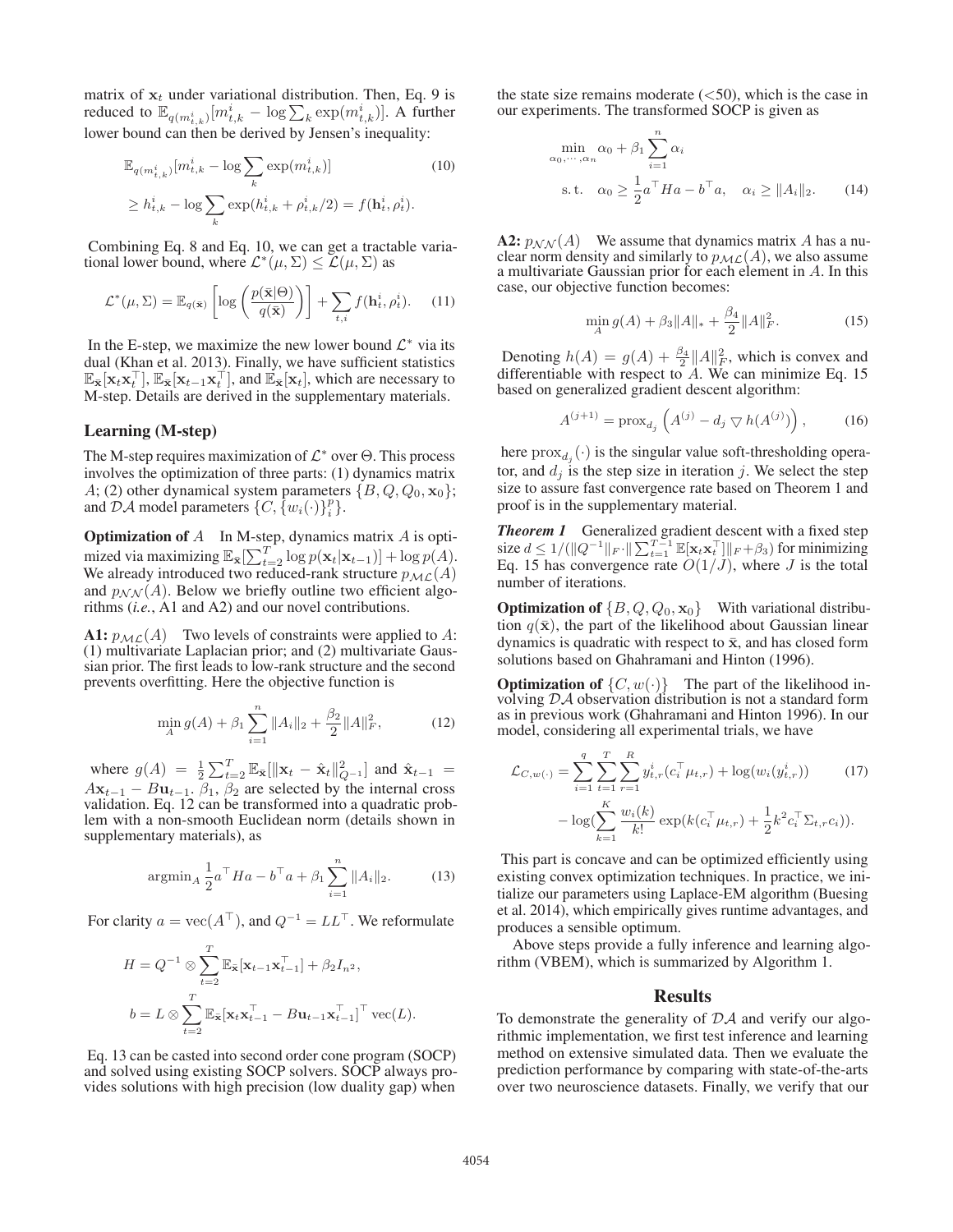#### Algorithm 1 Framework of inference and learning (VBEM)

## Input:

- $\{A, B, C, Q, Q_0, \mathbf{x}_0, w(\cdot)\}\$ initialized via Laplace-EM.
- Observation sequences  $y_t^i$  and stimuli sequences  $u_t^i$  with  $i \in \{1, ..., q\}$  and  $t \in \{1, ..., T\}$ .

**Output:**  $\mathbb{E}_{\bar{\mathbf{x}}}[x_t], \hat{\Theta} = \{\hat{A}, \hat{B}, \hat{C}, \hat{Q}, \hat{Q}_0, \hat{\mathbf{x}}_0, \{\hat{w}_i(\cdot)\}_{i=1}^p\}$ 

1: repeat<br>2:  $E-s$ 

2: **E-step:**<br>3: Comput 3: Compute new **ELBO** :  $\mathcal{L}^*(\mu, \Sigma)$  from Eq. 11<br>4:  $\{\mu, \Sigma\} \leftarrow$  dual optimization over  $\mathcal{L}^*(\mu, \Sigma)$ 4:  $\{\mu, \Sigma\} \leftarrow$  dual optimization over  $\mathcal{L}^*(\mu, \Sigma)$ <br>5:  $p(\overline{\mathbf{x}} | \overline{\mathbf{y}}, \theta) \leftarrow \mathcal{N}(\mu, \Sigma)$ 5:  $p(\bar{\mathbf{x}}|\bar{\mathbf{y}}, \theta) \leftarrow \mathcal{N}(\mu, \Sigma)$ <br>6: Compute  $\mathbb{E}_{\bar{\mathbf{x}}}[\mathbf{x}_t \mathbf{x}_t^\top], \mathbb{E}$ 6: Compute  $\mathbb{E}_{\bar{\mathbf{x}}}[\mathbf{x}_t \mathbf{x}_t^\top], \mathbb{E}_{\bar{\mathbf{x}}}[\mathbf{x}_{t-1} \mathbf{x}_t^\top],$  and  $\mathbb{E}_{\bar{\mathbf{x}}}[\mathbf{x}_t].$ <br>7. **M**-sten: 7: M-step: 8: if  $p(A) \leftarrow p_{\mathcal{ML}}(A)$  then<br>9:  $A \leftarrow$  SOCP solving E 9:  $A \leftarrow$  SOCP solving Eq. 14<br>10: **else**  $p(A) \leftarrow p_{NN}(A)$ 10: **else**  $p(A) \leftarrow p_{\mathcal{NN}}(A)$ <br>11:  $d \leftarrow 1/(||O^{-1}||_{\mathcal{N}})$ 11:  $d \leftarrow 1/(\left\|Q^{-1}\right\|_F \cdot \left\|\sum_{t=1}^{T-1} \mathbb{E}[\mathbf{x}_t \mathbf{x}_t^\top] \right\|_F + \beta_3)$ <br>12: Compute gradient of  $h(A)$ 12: Compute gradient of  $h(A)$ <br>13:  $A \leftarrow \text{prox} \cdot (A - d \nabla h)$ 13:  $A \leftarrow \text{prox}_d (A - d \nabla h(A))$ <br>14: **end if** end if 15: { $\hat{B}, \hat{Q}, \hat{Q}_0, \hat{\mathbf{x}}_0$ }  $\leftarrow$  argmax<sub> $\theta$ </sub> $\mathbb{E}_{\bar{\mathbf{x}}_k}$  [log  $p(\bar{\mathbf{x}}|\theta)$ ].<br>
16: { $\hat{C}, \{\hat{w}_i(\cdot)\}_{i=1}^p$ }  $\leftarrow$  optimization over Eq. 17 16:  $\{\hat{C}, \{\hat{w}_i(\cdot)\}_{i=1}^p\}$   $\leftarrow$  optimization over Eq. 17<br>17: **until** convergence 17: until convergence

|                                 | with Reduced Rank   w/o Reduced Rank   |                  |
|---------------------------------|----------------------------------------|------------------|
| with $\mathcal{D}A$             | <b>RRLDS-ML/-NN</b>                    | <b>DALDS</b>     |
| $w$ /0 $\mathcal{D}\mathcal{A}$ | RRLDS (w/o $\overline{\mathcal{DA}}$ ) | alternative LDSs |

Table 2: Abbreviations for our method and several baselines. ML stands for Multivariable Laplacian and NN for Nuclear Norm. Alternative LDS methods include vanilla LDS (Ghahramani and Hinton 1996), PLDS (Buesing, Macke, and Sahani 2012), SubspaceID (Van Overschee and De Moor 2012) and StableLDS (Boots, Gordon, and Siddiqi 2007).

method can retrieve the intrinsic dimensionality from those multivariate time series, which is substantially more powerful than the existing works. Table 2 lists the abbreviations of methods compared in the Results part.

## Simulated results

*Reconstruction of Latent States* We evaluate the performance of proposed variational inference for posterior distribution of latent states, given a known set of parameters Θ, observed data  $\{y_{1:T,r}\}_{r=1}^2$  and stimuli  $\{u_{1:T,r}\}_{r=1}^2$ . The intrinsic dimensionality of simulated data is set to the number intrinsic dimensionality of simulated data is set to the number of latent states ( $\mathbf{x}_{t,r} \in \mathbb{R}^3$ ) in inference. The true state trajectories  $\{x_{t,r}\}_{r=1}^2$  (grey) and the posterior mean estimates  $\{\mathbb{E}[\mathbf{x}_{t,r}]\}_{r=1}^2$  (black) are plotted in Figure 4, with 3 states of 2 trials. It shows that our variational inference method of <sup>2</sup> trials. It shows that our variational inference method achieves faithful reconstruction of the state trajectories.

*Parameter Estimation* For parameter estimation, it is inappropriate to perform element-wise comparison between the estimated parameters and ground-truth. This is because dynamics matrices are unique (in terms of producing the same observations) only up to linear transformations. Therefore,



Figure 4: Reconstruction of latent states from multiple count data. Top row: true (grey) and estimated (black) trajectories of 3 latent states in simulated trial  $#1$ ; Bottom row: the performance in simulated trial  $#2$ .



Figure 5: (a) The spectrum of estimated dynamics matrices using RRLDS-ML (red triangle), RRLDS-NN (yellow square) and LDS with Poisson observation model (PLDS, purple cross). The true complex eigenvalue spectrum is indicated with blue circles. Results of both RRLDS-ML/-NN methods (w/o DA) are close to true eigenvalues, while PLDS fail to eliminate redundant dimensionality. (b) Scatter plot of the elements in stationary covariance matrix of predicted and true count data.

we opt to compare the *invariants* of the estimated and true parameters as in Macke *et al.* (2015).

Figure 5 (a) compares the eigenvalue spectrum of the estimated (by RRLDS-ML/-NN (w/o DA), PLDS) and the true dynamics matrices. The true rank of dynamics matrix is 10  $(\#$  blue circles), while the number of latent states is initialized to be <sup>20</sup>, larger than the rank. The experiment is performed on the simulated data **<sup>y</sup>** with 40 sequences, each of which has 100 bins. It verifies that RRLDS-ML/NN (w/o DA) indeed result in a low-rank estimation of the dynamics matrix, with higher accuracy than PLDS. Specifically, PLDS overfits the data with redundant eigenvalues, instead, our method learns a rank-10 dynamics matrix from the initial 20D state space, leaving the rest of eigenvalues to be 0.

Given the estimated parameters, Figure 5 (b) plots the elements of stationary covariance matrix (Macke, Buesing, and Sahani 2015) for the predicted (using RRLDS-NN) and true count data, also demonstrating the accuracy of our estimation.

*Prediction performance* We compare the predictive loglikelihood of the learned systems by RRLDS-ML/-NN, DALDS and PLDS. A higher predictive log-likelihood implies better performance. Figure 6 (a) shows the results of four LDSs, each with a dynamics matrix of rank-2, 4, 6, 8,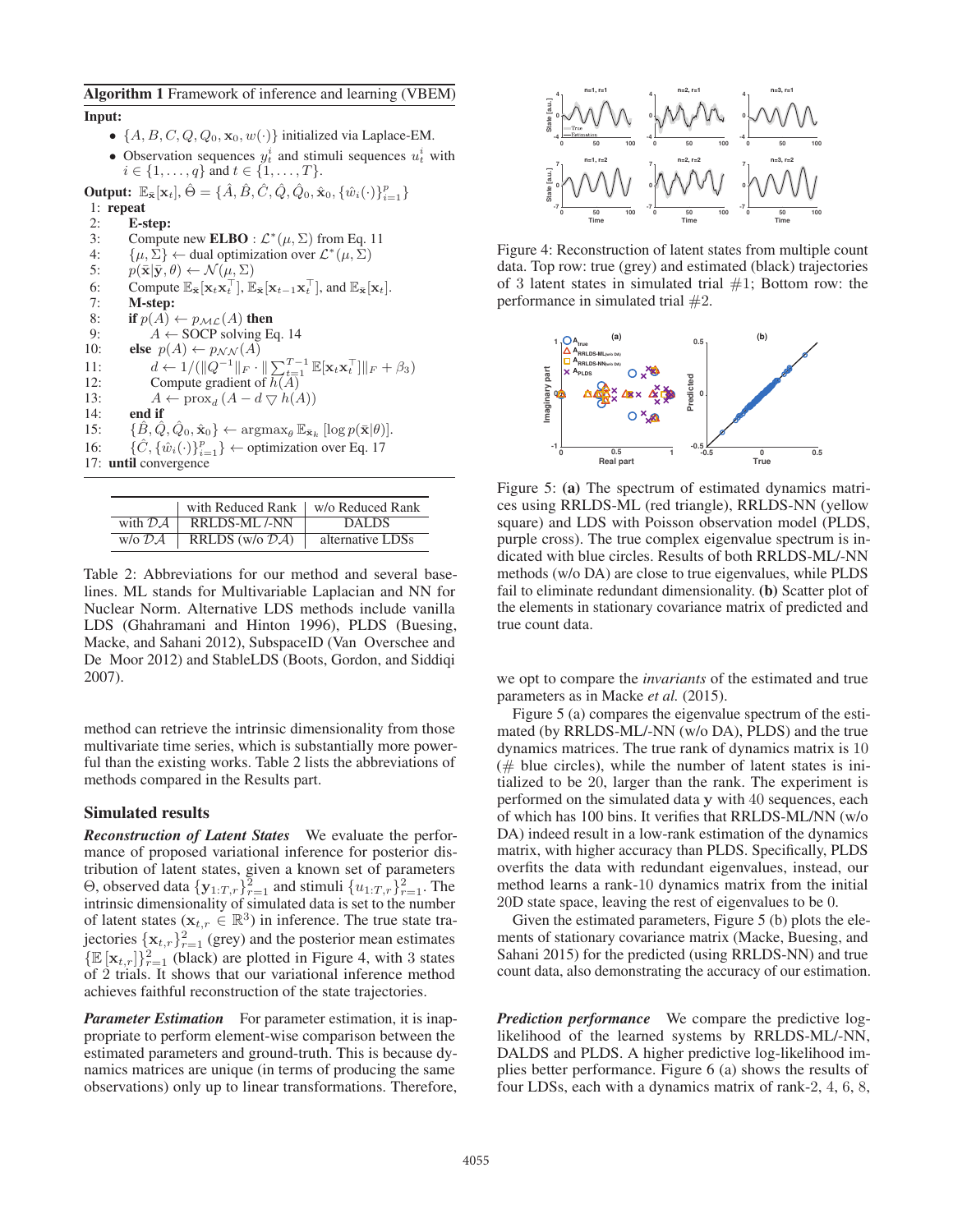

Figure 6: Predictive log-likelihood of (a) four learned LDSs with different true ranks of dynamics matrices, and (b) four rank-5 LDSs learned with different lengths of training data. The predefined number of latent states is 10 in both (a) and (b). RRLDS-ML/-NN significantly ( $p < 0.001$ , paired t-test) outperform alternatives.

and 10. The number of latent states is 10, and the dimension of simulated observations  $y_{1:T}$  is 40. The length is 500 for training data and <sup>100</sup> for testing data. Ten trials in total are simulated. DALDS outperforms PLDS due to the advantages of dispersion-adaptive distribution. RRLDS-ML/-NN further improve the prediction accuracy by alleviating overfitting with intrinsic dimensionality recovery.

In Figure 6 (b), we plot the predictive log-likelihood over the length of the training data, by fixing the rank to be 5 and the predefined number of states to be 10. Results show that when the training data become long enough, RRLDS-ML/-NN, and DALDS converge to a similar performance. It is because the eigenvalue/eigenvector pairs corresponding to redundant dimensions of dynamics matrix are estimated close to the ground-truth. The decomposition space of dynamics matrix spanned by its eigenvectors is similar for with or without regularization. However, only RRLDS-ML/-NN consistently achieve promising predictions for short-length data, which is more applicable to real-world scenarios.

### Neuroscience Data

We also evaluated our method on two experimental hippocampus datasets (Mizuseki et al. 2009). These two datasets contain neuronal spike-count data in the brains of rats performing two different running tasks.

*Prediction performance of neural activities* Figure 7 shows prediction performances of six LDSs (RRLDS-ML/- NN, PLDS, SubspaceID, Stable LDS, and LDS) with different predefined number of latent states for Task  $#1$ . As shown by the predictive log-likelihood, while a single latent state cannot model the system well (the bars to the left), RRLDS-ML/-NN significantly ( $p < 0.001$ , paired t-test) outperform the alternatives.

Figure 8 compares performances for predicting spike counts of 10 neurons in 100 time bins (Task  $#2$ ). The color represents the count value predicted at each time step. Results demonstrate that RRLDS can capture more details of spiking activities compared with all baselines. PLDS has better prediction than SubspaceID, StableLDS and LDS, but still loses the temporal precision compared with RRLDS. Specifically, neuron  $#4$  (during time bins 45-65) and neuron  $#6$  (during time bins 80-95) have high and varying firing



Figure 7: Predictive Log-likelihood of Experimental Spiking Activities in Task #1



Figure 8: Prediction performance of five models for neurons' spike counts (Task  $#2$ ). The rows of each subfigure indicate spiking sequence of neurons. The color highlights count values recorded/predicted at each time step.

rate (highlighted in the figure). RRLDS-NN captured it precisely, while others failed. We would like to denote that without Reduced-Rank structures and DA on LDS, the baseline methods predict spurious spike counts temporally.

*Retrieval of intrinsic dimensionality* We test the retrieval of intrinsic dimensionality for the complex neural system based on the *estimated* rank of dynamics matrix. In Figure 9, each subfigure plots the normalized eigenvalues of the dynamics matrices learned from different experimental trials. It is observed that given the same task, the rank of the optimized dynamics matrix consistently converges to 5 or 6 for Task  $#1$  and 10 or 11 for Task  $#2$ , regardless of varying the number of latent states (10, 20 or 30).

This result provides a valuable insight into the internal factors of the neural system: the recorded spiking activities in hippocampus for the two tasks are intrinsically characterized by an underlying low-rank dynamical system.

#### Conclusion

We have proposed reduced-rank linear dynamical systems to retrieve the intrinsic dimensionality from *short-length*, noisy *count-valued* data. Two reduced-rank structures and a dispersion-adaptive distribution family are introduced and incorporated into our model. Both simulation and experimental results verify the effectiveness of our method in eliminating redundant latent dimensions. Extensions to nonlinear dynamical system are left for future work, which may require higher algorithmic complexity in the learning with prior  $p_{ML/NN}(A)$  and weighted functions  $w(\cdot)$ . The applications of this system are not limited in neuroscience. We expect our method can benefit the learning of more concise, structured,